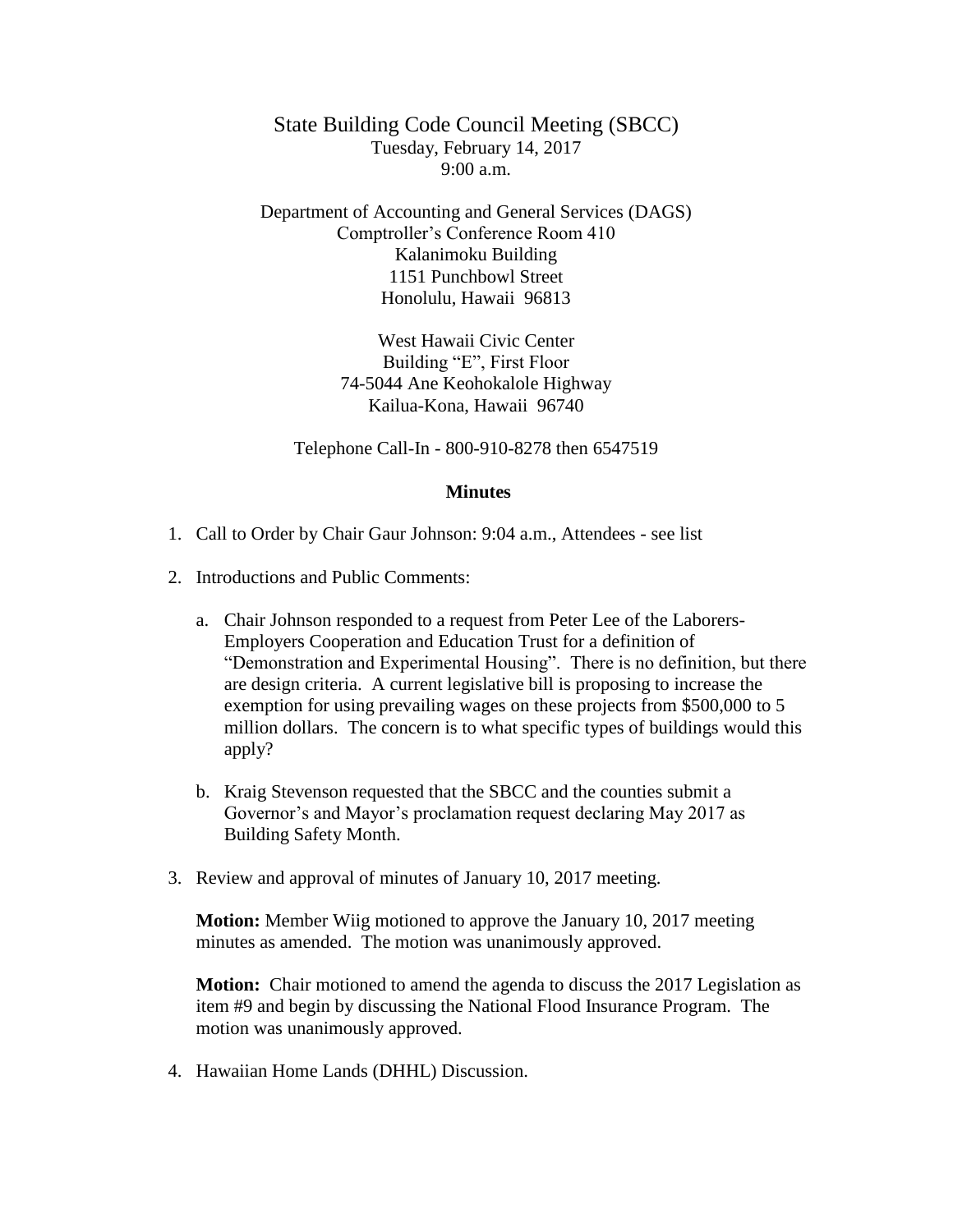Member Rogers reported that the DHHL was not able to attend, but provided an informational handout. DHHL is not exempt from State laws. They are not subject to county zoning ordinances, but comply with building code requirements, especially concerning health and safety issues. Non-compliance would jeopardize the ability for their homeowners to obtain insurance and thus a mortgage. This would mean that if the SBCC required residential sprinklers in new one- and twofamily dwellings, DHHL would install them.

- 5. Administrative rule process for adopting the State Uniform Plumbing Code (UPC) amendments. No update.
- 6. Administrative rule process for adopting for the State Electrical Code (NEC) amendments.

**Motion:** Member Haigh motioned to approve the proposed administrative rules to the NEC 2014 edition as the next state electrical code. The motion was unanimously approved.

7. Administrative rule process for adopting for the State International Building Code (IBC) and the International Residential Code (IRC).

Chair requested a meeting of the Subcommittee of Building Officials prior to the next SBCC meeting to review proposed structural provision amendments to the IRC 2012 edition. He will provide the proposals to the Subcommittee prior to the meeting.

8. 2015 International Energy Conservation Code (IECC), 2012 UPC and 2014 NEC public hearings.

**Motion:** Member Haigh motioned to approve proposed administrative rules to the IECC 2015 edition as the next state energy code. The motion was unanimously approved.

- 9. Discussion of 2017 Legislation
	- a. Other Legislative Bills. Carol Tyau-Beam of the Department of Land and Natural Resources and Sarah Owen of the Federal Emergency Management Agency (FEMA) discussed the current legislative bills related to flood insurance requirements for Hawaii's insured. When recent bills were passed into law that exempted agricultural properties from building codes and permits, structures were being built in flood zone areas. This prompted FEMA to inform the State that buildings exempted from following building codes and standards for flood plain requirements would jeopardize the National Flood Insurance Program (NFIP) coverage for all Hawaii's insurance coverage. They would also not qualify for future federal disaster relief aid for flood damages. Flood requirements have been part of the 2009 edition of the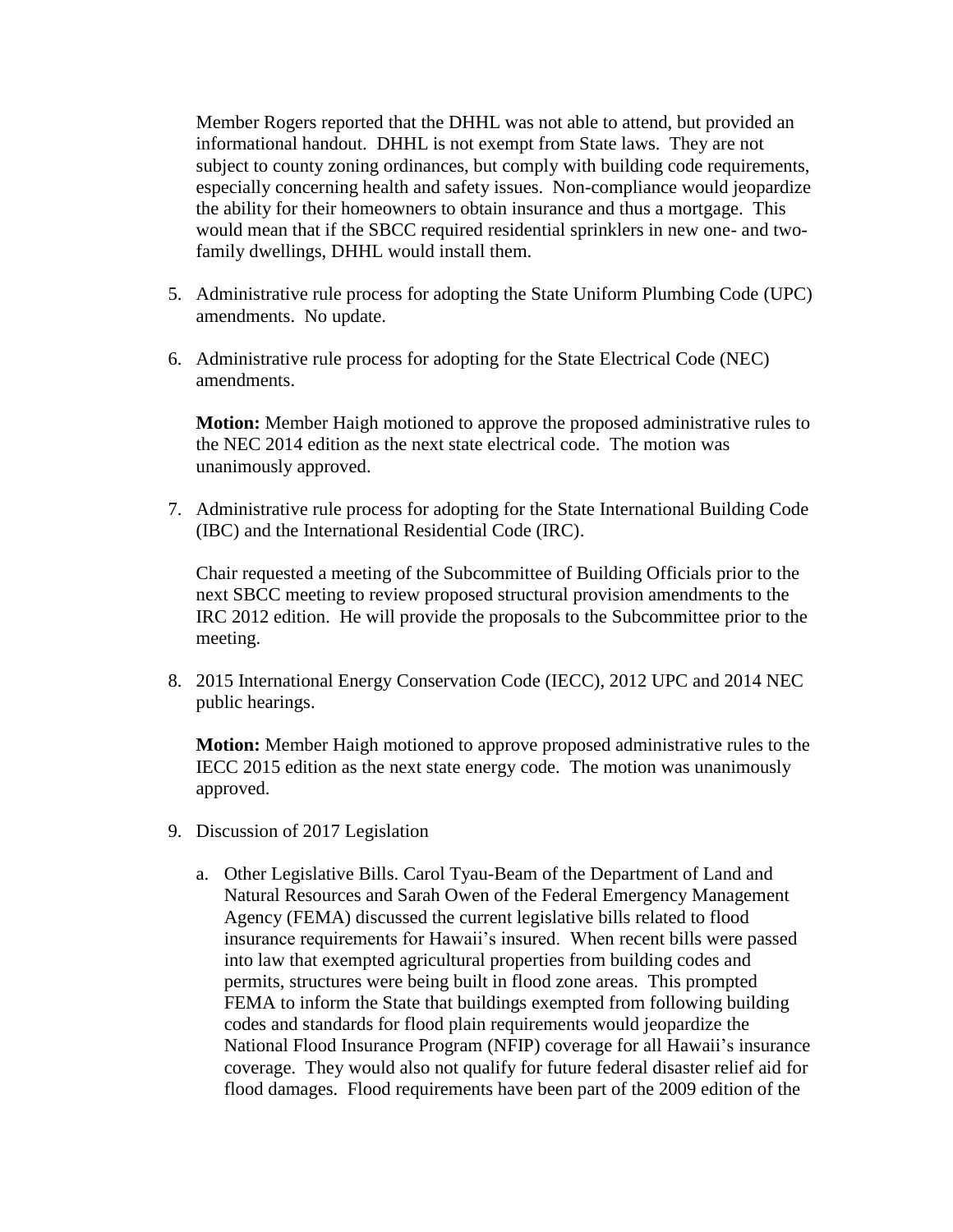IBC. Based on a community rating system voluntary discount points allow lower NFIP insurance rates.

b. Discussion of Act 83, 2012 Legislative Session (Residential Fire Sprinklers).

Member Rogers distributed information regarding a DHHL's price quote for a future development of 20 turnkey single-family houses in a 45 lot subdivision on Oahu, ranging from about 800 – 1500 square feet,. The project included the prices of a residential sprinklers system and the total house price. The sprinkler price quote ranged from approximately \$8 - \$10 a square foot or \$8,000 - \$12,000 per home and included the price for design, meter, permit, installation and profit. Member Rogers distributed and compared this to the Building Industry Association of Hawaii's written legislative testimony on Act 83 requesting to make Act 83 permanent. In it they reported installation and meter prices for homes with a residential sprinkler system ranging from approximately \$35,000 on Oahu to \$\$66,000 for Maui, and on Kauai a water meter cost alone of about \$35,000.

Member Rogers distributed a Fire Sprinkler Coalition fact sheet that provided information that a typical 5/8" meter may be able to supply a residential sprinkler system.

**Motion:** Member Haigh motioned to have the SBCC investigate and verify the use of the 5/8" water meter for a residential sprinkler system and if any jurisdictions have used this sized meter. Also, research various meter and sprinkler head manufacturers capacities and limitations. The motion was unanimously approved.

**Motion:** Chair motioned to submit SBCC testimony providing comments to Act 83 bill that since its report of almost four years ago, new information is being investigated that a 5/8" water meter could work to supply a residential fire sprinkler system. Furthermore, since new technology will continue to advance, which will reduce costs, Act 83 should not be made permanent. The motion was approved, eight ayes, one no.

**Motion:** Chair motioned to vote on the following: Should a county be authorized to adopt any building code amendment specific to their county? The vote in favor was unanimous.

c. Other Legislative Bills Continued. SBCC discussed bills related to a legislative appropriation to update standards for hurricane mitigation and secure a reimbursement grant, clarifying the loss reduction plan of the Hawaii Hurricane Relief Fund, includes building codes that address hurricane mitigation standards, the state plumbing code be adopted in one year, homes with smaller room sizes are allowed, homeless residences that shall follow plumbing and electrical permit code requirements.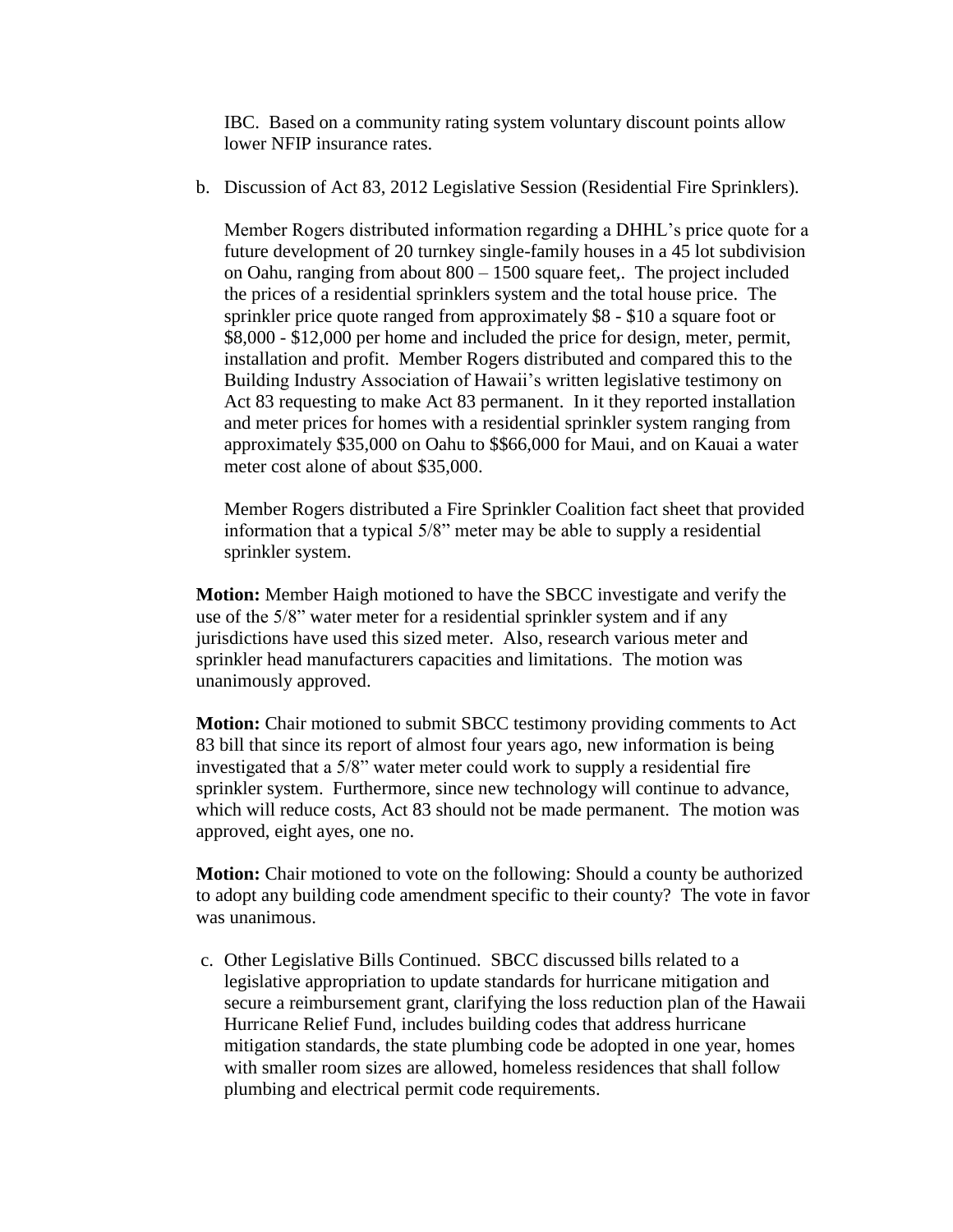10. Discussion of Future Administration Support

Chair informed of his recent meeting with the DAGS Comptroller to better understand the administrative processes that would foster a better future relationship. The meeting provided some direction for the future.

- 11. Updates from the investigative committees:
	- a. Investigative committee for structural provisions for the 2012 IBC and IRC. See item #7 above.
	- b. Investigative committee for the non-structural 2012 provisions of IBC & IRC. Jim Reinhardt – No update.
	- c. Investigative committee for the IECC. See item #8 above. Member Wiig will provide recommended county amendments to the 2015 edition.
	- d. Investigative committee for the UPC No update.
	- e. Investigative committee for the Mechanical Code No update.
	- f. Investigative committee for the Green Code No update.
	- g. Investigative committee for the State Fire Code Member Rogers stated that the review of the National Fire Protection Association Fire Code 2015 edition is continuing with the next meeting being held on February 21-22, 2017.
	- h. Investigative committee for the National Electrical Code See item #6 above.
	- i. Investigative committee on communication and training Member Rogers reported that the Underwriter Laboratories training session has been scheduled as follows: Maui, March  $6<sup>th</sup>$ , Kauai March  $7<sup>th</sup>$ , Honolulu March  $8<sup>th</sup>$ , Big Island March  $9<sup>th</sup>$  (Hilo), March  $10<sup>th</sup>$  (Kona).
	- j. Investigative committee for SBCC membership with the International Code Council (ICC) – No update.
- 12. Update on county and state adoption of building codes

Kauai County is proceeding, possibly in April 2017, with the adoption of the NEC 2012 edition

13. Discussion of possible agenda item(s) for next Council meeting.